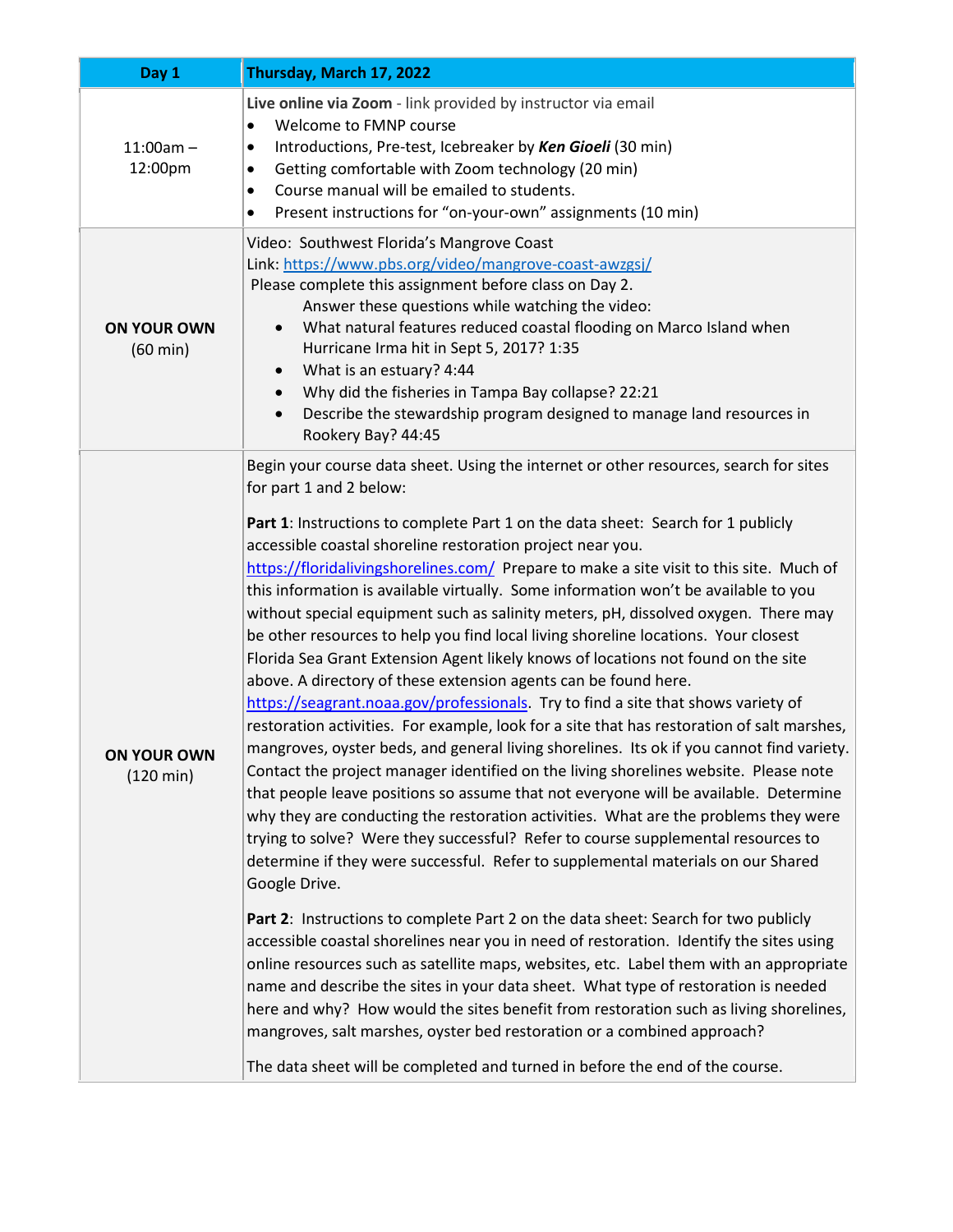| Day 2                                                  | Friday, March 18, 2022                                                                                                                                                                                                                                                                                                                                                                                                                                                                                                                                                                                                                                                                                                                                         |
|--------------------------------------------------------|----------------------------------------------------------------------------------------------------------------------------------------------------------------------------------------------------------------------------------------------------------------------------------------------------------------------------------------------------------------------------------------------------------------------------------------------------------------------------------------------------------------------------------------------------------------------------------------------------------------------------------------------------------------------------------------------------------------------------------------------------------------|
| $9$ am $-$ 12:15 pm                                    | Live online via Zoom - link provided by instructor via email<br>Breakout Rooms: Students debrief their on-your-own video assignment from<br>$\bullet$<br>previous session (30 min)<br>Presentation: Oyster Reef Restoration by Dr. Vincent Encomio (60 min)<br>٠<br>Break (15 min)<br>٠<br>Artificial/alternative reef materials (60 min) *You would discuss those meshes and<br>other products used or perhaps show videos.<br>UF Oyster Restoration Discussion and Short Video Presentation (20 min) -<br>$\bullet$<br>https://www.youtube.com/watch?v=vKrfez3TU6c<br>Discuss your journal project assignments (10 min).<br>٠                                                                                                                                |
| <b>ON YOUR OWN</b><br>$(60 \text{ min})$               | Design their own oyster reef modules. This can be drawn on paper or some other<br>suitable medium. Research all the different alternatives used for oyster reefs. Create<br>a pros and cons list. This will be discussed in class.                                                                                                                                                                                                                                                                                                                                                                                                                                                                                                                             |
| <b>ON YOUR OWN</b><br>Video Assignment<br>(60 minutes) | Planting Considerations for Living Shorelines<br>https://www.youtube.com/watch?v=2jf6w8DOzOs&t=1s<br>PBS News Hour - Living Shorelines<br>https://www.youtube.com/watch?v=DwSrTICsG2I&t=35s<br>SCORE - South Carolina Oyster Restoration & Enhancement Program<br>https://www.youtube.com/watch?v=qEGO-EuNN2w<br>FL Aquatalk - Oyster Gardening<br>https://www.youtube.com/watch?v=Yko-ZeJ87tY<br>Oyster and Clam Farming on FL's Forgotten Coast<br>https://www.youtube.com/watch?v=6bodGgN4eRA                                                                                                                                                                                                                                                               |
| Day 3                                                  | Thursday, March 24, 2022                                                                                                                                                                                                                                                                                                                                                                                                                                                                                                                                                                                                                                                                                                                                       |
| $9$ am $-$ 12:15 pm                                    | Live online via Zoom - link provided by instructor via email<br>Discussion of on your own oyster reef assignment (40 min)<br>٠<br>Presentation on Salt Marsh Restoration by Carrie Stevenson, UF/IFAS Escambia<br>٠<br>County Sustainability Extension Agent (50 min)<br>Break (15 min)<br>٠<br>Presentation on Mangrove Restoration by Dr. Vincent Encomio (50 min)<br>$\bullet$<br>Break class into four discussion groups: two Salt Marsh groups and two Mangrove<br>٠<br>Restoration group. Review course supplemental materials and determine which<br>publications would best enable your group to determine valuation of the habitat<br>type you are studying. Discuss how you are going to assign value to these habitats<br>in your journal. (40 min) |
| <b>ON YOUR</b><br><b>OWN</b><br>(120 minutes)          | How do experts measure success of coastal shoreline restoration? Using the course<br>materials, determine how you could measure success at the three self-directed field<br>trip locations you visited. Also, decide if you want to use the pre-existing course data<br>sheet or develop a different data sheet. Create your own data sheet                                                                                                                                                                                                                                                                                                                                                                                                                    |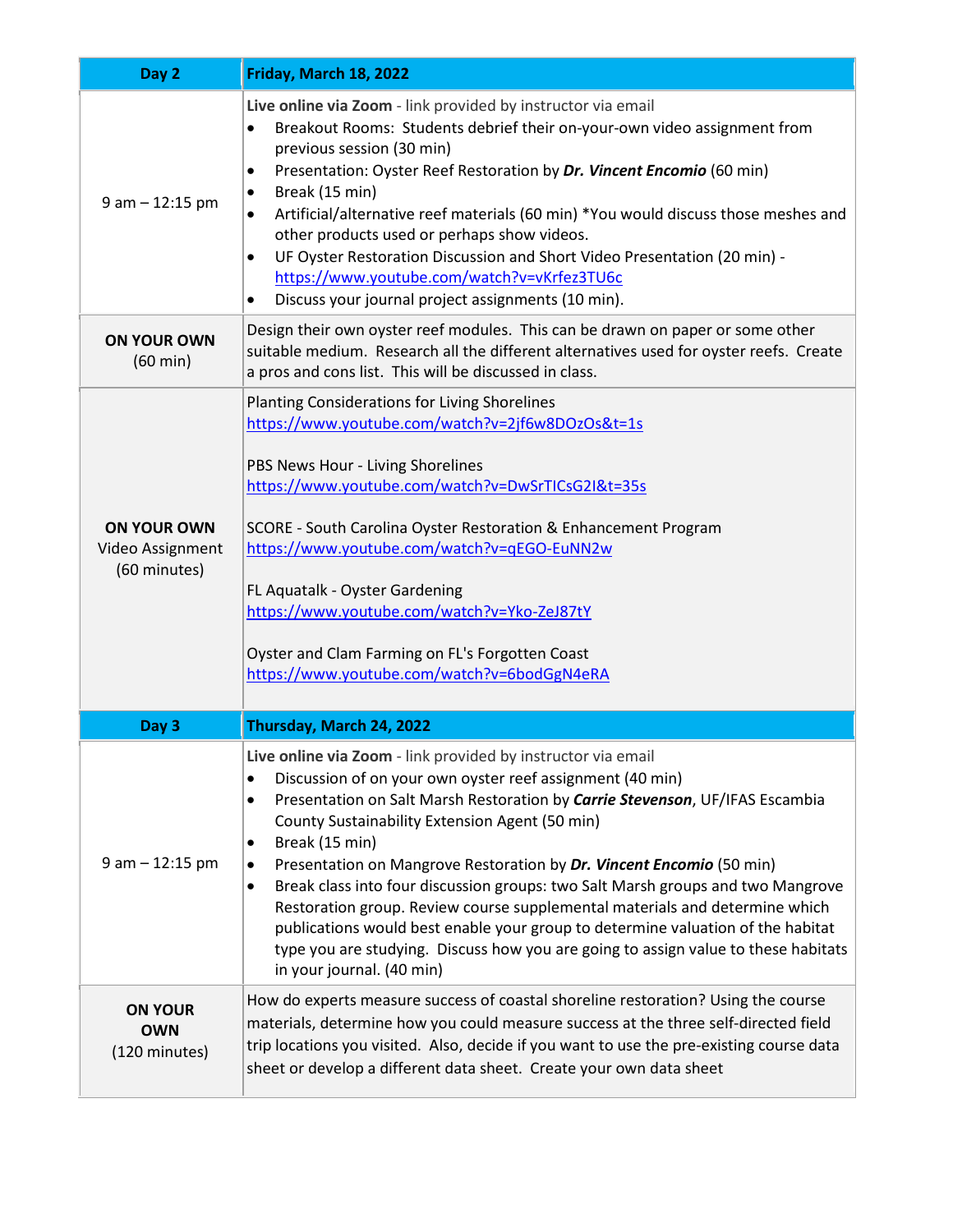| Day 4                                                          | Friday March 25, 2022                                                                                                                                                                                                                                                                                                                                                                                                                                                                                                                                                                                                                                                                                                                                                                                                                                                                                                                                                                                                                                                                                                                                                                                                                                  |
|----------------------------------------------------------------|--------------------------------------------------------------------------------------------------------------------------------------------------------------------------------------------------------------------------------------------------------------------------------------------------------------------------------------------------------------------------------------------------------------------------------------------------------------------------------------------------------------------------------------------------------------------------------------------------------------------------------------------------------------------------------------------------------------------------------------------------------------------------------------------------------------------------------------------------------------------------------------------------------------------------------------------------------------------------------------------------------------------------------------------------------------------------------------------------------------------------------------------------------------------------------------------------------------------------------------------------------|
| $9$ am $-$ 11:00 am                                            | Live online via Zoom - link provided by instructor via email<br>Presentation on Living Shorelines by Ken Gioeli (60 min)<br>Course discussion: How do experts measure success? Were the sites you visited<br>$\bullet$<br>successful restoration sites? (60 min)                                                                                                                                                                                                                                                                                                                                                                                                                                                                                                                                                                                                                                                                                                                                                                                                                                                                                                                                                                                       |
| Day 5                                                          | Friday April 8, 2022                                                                                                                                                                                                                                                                                                                                                                                                                                                                                                                                                                                                                                                                                                                                                                                                                                                                                                                                                                                                                                                                                                                                                                                                                                   |
| $9 am - 10 am$                                                 | Final data sheet submission<br>$\bullet$<br>End of course paperwork/evaluations<br>$\bullet$<br>Final course discussion<br>$\bullet$<br>Graduation<br>$\bullet$                                                                                                                                                                                                                                                                                                                                                                                                                                                                                                                                                                                                                                                                                                                                                                                                                                                                                                                                                                                                                                                                                        |
|                                                                | Field trip to site #1. Include this in your data sheet. Earlier in this course, you were<br>asked to search out three coastal shoreline restoration sites. One site was a restored<br>site and two in need of restoration.                                                                                                                                                                                                                                                                                                                                                                                                                                                                                                                                                                                                                                                                                                                                                                                                                                                                                                                                                                                                                             |
| <b>ON YOUR OWN</b><br><b>FIELD TRIP</b><br>$(120 \text{ min})$ | Visit the established coastal shoreline restoration site you identified earlier in this<br>course. Determine the level of success using guidelines provided by course<br>instructors. Use the course data sheet to help guide your observations. Do your best<br>to complete the data sheet but keep parts blank if you don't have the testing<br>equipment needed. What restoration practices were done at Site 1? Was it<br>successful? Refer to supplemental materials on our Shared Google Drive. It is strongly<br>recommended that you use satellite imagery before going out looking for your<br>locations. Google Earth, iPhone maps, Google maps have satellite views to help you<br>identify sites that might be under water when you get there. Also, keep in mind your<br>tides. If you are looking for underwater oyster bed restoration sites, aim for a visit at<br>low tide. If you are looking for salt marshes, mangroves or other land-based<br>restoration sites, it might be important to plan your visit based on tides.                                                                                                                                                                                                         |
| <b>ON YOUR OWN</b><br><b>FIELD TRIP</b><br>$(120 \text{ min})$ | Field trip to site #2. Include observations in your data sheet. Earlier in this course,<br>you were asked to search out two coastal shoreline restoration sites in need of coastal<br>shoreline restoration.<br>Visit the coastal shoreline site #2 in need of restoration. Include your site<br>observations in your data sheet. Use the course data sheet to help guide your<br>observations. What restoration practices can be done at this site? How are you going<br>to determine success? Refer to supplemental materials on our Shared Google Drive.<br>It is strongly recommended that you use satellite imagery before going out looking for<br>your locations. Google Earth, iPhone maps, Google maps have satellite views to help<br>you identify sites that might be under water when you get there. Also, keep in mind<br>your tides. If you are looking for underwater oyster bed restoration sites, aim for a<br>visit at low tide. If you are looking for salt marshes, mangroves or other land-based<br>restoration sites, it might be important to plan your visit based on tides. Include a<br>satellite photo or line drawing of the site and diagram the practices that will be used<br>in this hypothetical restoration project. |